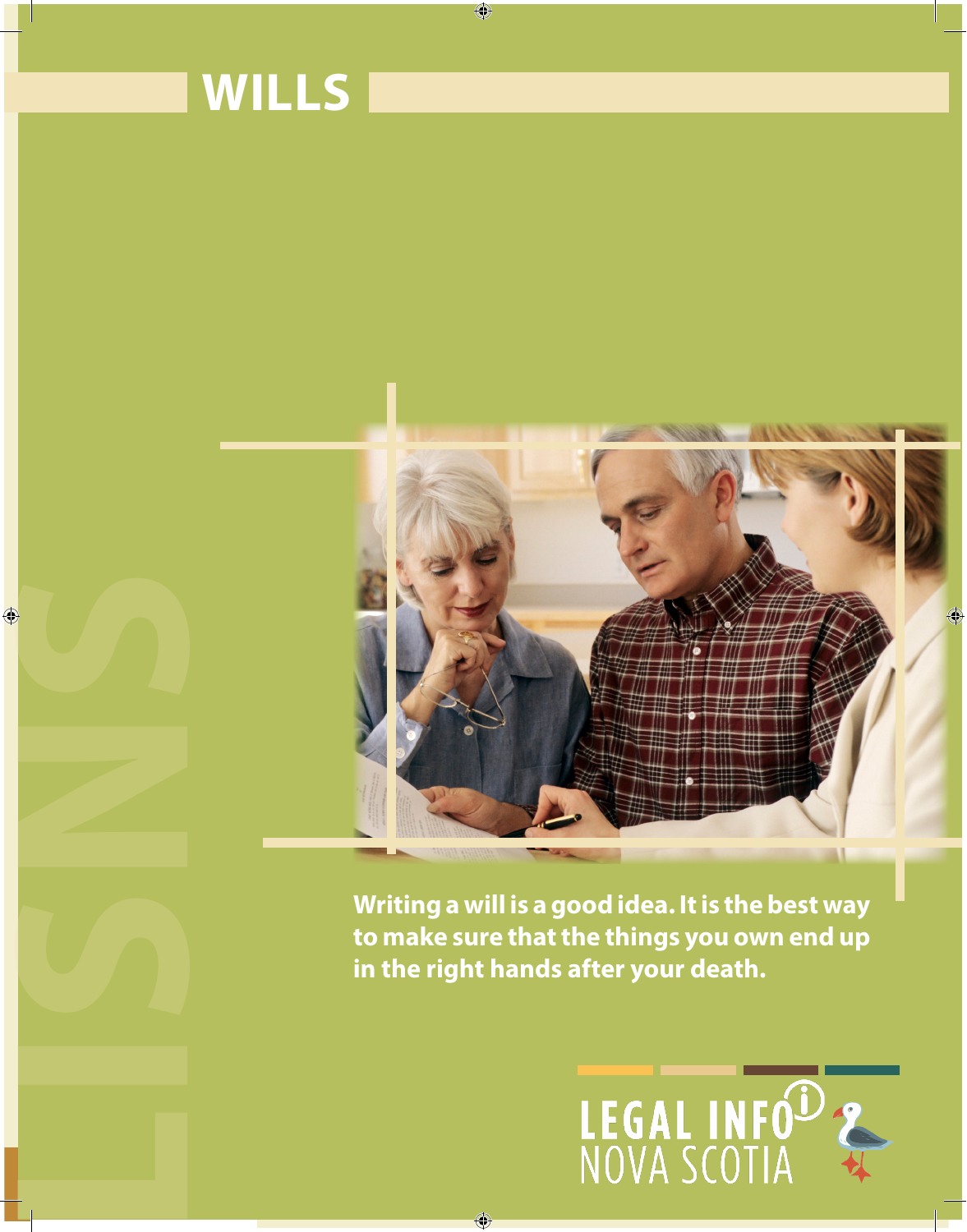| What is a will?    | A will is a legal document that lets you say what you want done<br>with your estate after you die. Your estate is your house, land,<br>and personal things like jewellery and artwork. A will also lets you<br>name an <b>executor</b> , who is the person you name in your will to<br>carry out your final wishes. A will has no legal effect until you die.<br>A person who makes a will is called a <b>testator</b> .                                                                                                                                                                                                                                                                                                                                                                                                                                                                                                                                                                                                                                                                                                     |
|--------------------|------------------------------------------------------------------------------------------------------------------------------------------------------------------------------------------------------------------------------------------------------------------------------------------------------------------------------------------------------------------------------------------------------------------------------------------------------------------------------------------------------------------------------------------------------------------------------------------------------------------------------------------------------------------------------------------------------------------------------------------------------------------------------------------------------------------------------------------------------------------------------------------------------------------------------------------------------------------------------------------------------------------------------------------------------------------------------------------------------------------------------|
| What is an estate? | Your estate is what you own when you die. It typically includes:<br>• property (land, house, condo)<br>• money (cash, bank accounts, investments)<br>• personal belongings (household goods, vehicles, valuables like<br>jewellery or artwork)<br>If you owe debts when you die, for example, have any unpaid credit<br>card bills, those debts must be paid first out of what is in your estate,<br>and what is left may then be distributed following your will or the law<br>that applies when someone dies without a will.<br>Your estate typically excludes:<br>• property that you own jointly with someone else<br>· life insurance policies with a designated beneficiary<br>• accounts such as a registered savings account or tax-free savings<br>account that allow you to name a beneficiary or someone who can<br>receive the funds directly                                                                                                                                                                                                                                                                    |
| Why make a will?   | • pension plans with a designated beneficiary.<br>Nova Scotia law does not say that you must make a will, but it is a good<br>idea to have one. Making a will should give you peace of mind. A will<br>makes it easier for family or friends to handle your affairs when you die.<br>There are many good reasons to make a will. A will lets you:<br>• deal with your important things the way you want to,<br>• give some or all of your estate to your common law partner. Without a<br>will only married spouses and registered domestic partners inherit,<br>· give something to a friend, a charity, stepchild, a relative through<br>marriage, or to someone else you care about. Without a will only<br>married spouses, registered domestic partners, blood relatives or<br>legally adopted persons inherit,<br>• name someone who will carry out your wishes,<br>• name someone to care for children or others who depend on you,<br>• make sure your pets or other animals will be cared for,<br>• save money and time by stating your wishes,<br>· save taxes<br>• arrange how a business you own will be handled |

 $\bigcirc$ 

 $\bigcirc$ 

 $\bigoplus$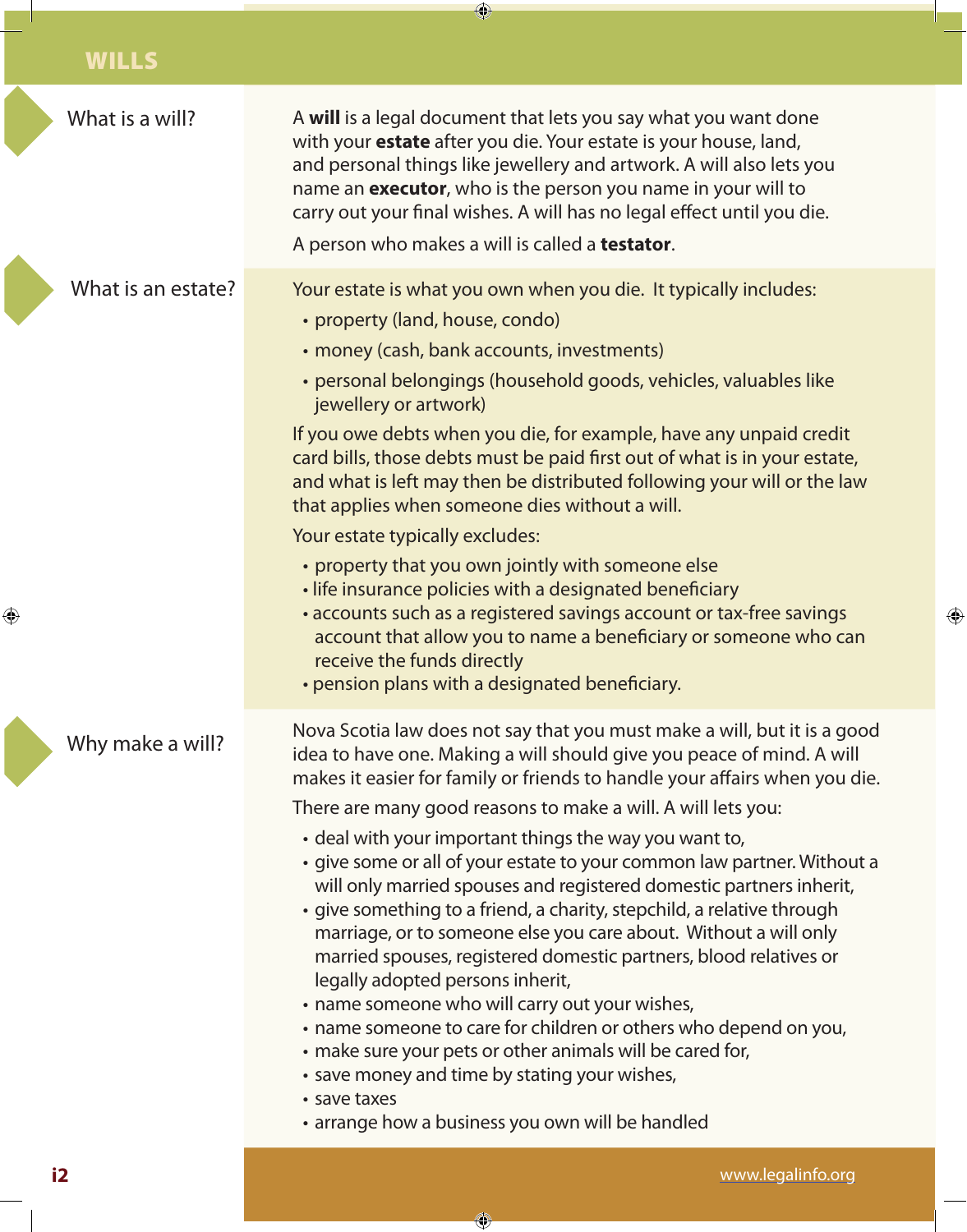- help your family and friends handle your affairs after you die,
- lessen stress for your family and friends,

 $\bigoplus$ 

- lessen confusion about your wishes, and
- prevent possible disputes over your possessions.



Nova Scotia has a law called the *Intestate Succession Act*. This law says what happens if a person dies without a will. **Intestate** means a person who dies without a will.

If you die without a will, or you have a will but it is not legally valid, your property is distributed to the people considered to be your nearest relatives as listed in the *Intestate Succession Act*. The rules are not flexible. The distribution may be different from what you would want.

The basic rules are:

- If you are survived by your spouse and had no children all your property goes to your spouse
- If you are survived by your spouse and you had one child, the first \$50,000 goes to your spouse. The rest is equally divided between your spouse and child.
- If you are survived by your spouse and more than one child, the first \$50,000 goes to your spouse. One-third of the rest would go to your spouse, and two-thirds of the rest to your children.
- If you are survived by your children, but no spouse, your whole estate would go to your children.
- If you had no spouse or children, your whole estate would go to your nearest relatives by blood or adoption, by order of priority as listed in the *Intestate Succession Act*. Relatives by marriage are not included.
- The government would inherit if you have no surviving relatives.

A surviving spouse will always get up to \$50,000 from the estate. If your surviving spouse is not a joint owner of the family home, they may choose to take the home and household contents instead, or as part of, the \$50,000.

It is especially important to make a will if you want your common law partner, stepchildren, or grandchildren to inherit something from your estate when you die.

Here's why:

• If you die without a will, only your surviving married **spouse** or **registered domestic partner** can inherit. **Common law partners** are not included. Your common law partner will not automatically inherit your property or money. Your common law partner may have to go to court to make a claim on your estate.

 $\bigcirc$ 

⊕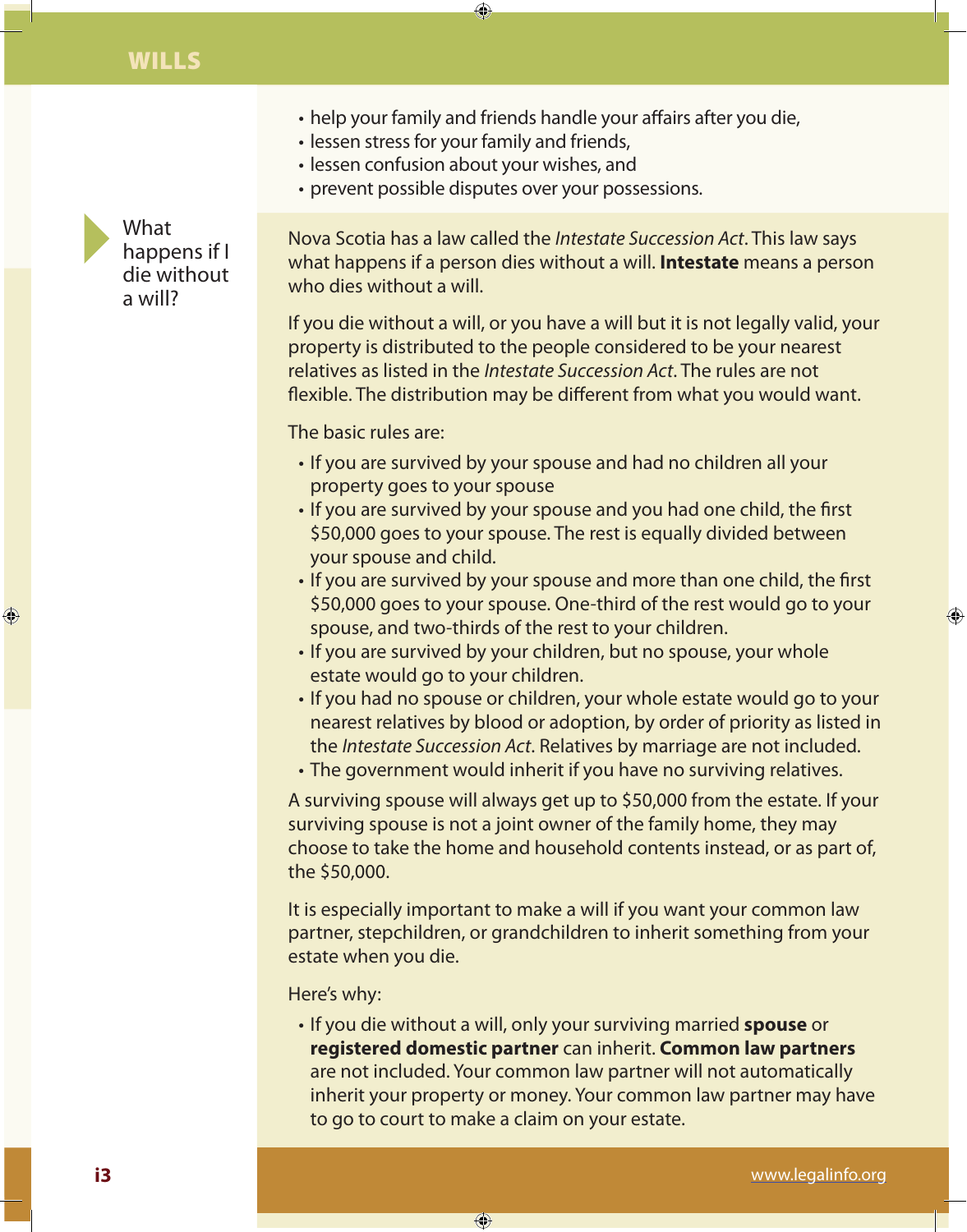• If you die without a will, only your biological and adopted children can inherit. Stepchildren are not included.

 $\bigcirc$ 

• If you die without a will, your grandchildren will only inherit from your estate if their parent (your child) died before you.

If you and your spouse die at the same time or if you are a single parent when you die, someone will have to look after people who depend on you (a child, grandchild, or person with a disability). If you die without a will, or if you do not name someone in your will to look after your children or grandchildren, the court will have to appoint someone to do this. That person will be called your children's **guardian**. A person must apply to court to be appointed. And the person the court appoints might not be someone you would have chosen.

If the court appoints a guardian to look after your children, it will also often state the terms of the guardianship. Those terms might not be what you would have chosen.

If you die without a will, there will be extra steps in the process of settling your estate, which can mean additional costs and delays. This may add to your family's pain and distress. It will also mean that there will be less left to distribute.

Family members may disagree and argue about how you intended to distribute your property.

Someone will have to offer to look after your estate. The person must apply and be appointed by a court as an **administrator**. That person may not be someone you would have chosen.

The intestate law also applies if you do not deal with all your property in your will. In this case you are said to die **partially intestate**. The part of your estate not covered in your will is distributed according to the *Intestate Succession Act*.

The federal *Indian Act* has rules for making wills that apply to persons registered under the *Indian Act* who ordinarily live on reserve or on Crown lands. The *Indian Act* does not apply if you have status under the *Indian Act* and live off-reserve, or if you do not have status under the *Indian Act* and live on-reserve. Provincial laws apply instead.

If you have status under the *Indian Act* and ordinarily live on a reserve or Crown lands, you can get information about making a will from:

• Indigenous Services Canada online www.canada.ca/en/indigenousservices-canada.html, under 'Indian Status', then 'Estate Services for First Nations'

◈

Wills for persons registered under the Indian Act who ordinarily live on reserve

⊕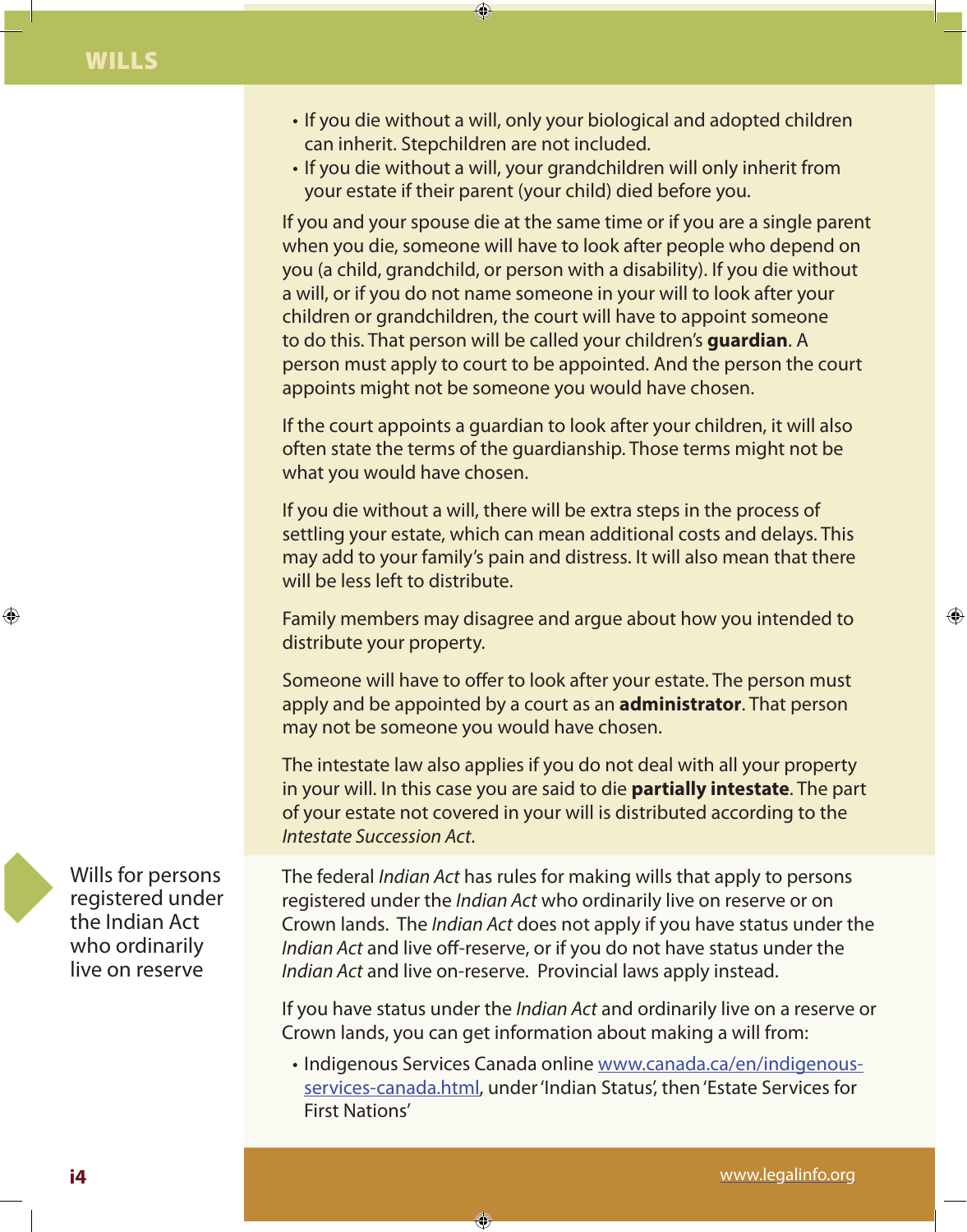- the Confederacy of Mainland Mi'kmaq (CMM) has a Mi'kmaw Wills and Estates series which includes:
- 1. Book One: How to Write a Will
- 2. Book Two: How to Settle an Estate

 $\bigoplus$ 

- 3. Book Three: How to Write a Power of Attorney and Personal Directive
- 4. Mi'kmaq Wills and Estates & Matrimonial Real Property.

Go to cmmns.com/program/wills-estates/ for more information.

• a lawyer who does wills and estates law, and who knows about Aboriginal law and the rules that apply to wills for persons registered under the *Indian Act* who ordinarily live on reserve or on Crown lands.

Do I need a will if my partner or spouse has one?

Do I have to hire a lawyer to write my will?

⊕

Yes, especially if you own anything on your own and if you want someone specific to inherit it. This includes items of sentimental or personal value such as keepsakes, or arranging for the care of pets. You might die before your partner or spouse, or you could die at the same time in an accident. A will is the best way to let your wishes be known. You can each have a will that mirrors the other's will. Mirror wills are separate wills with identical terms.

The law does not say that a lawyer must write your will.

However, a will is an important legal document, so it is always best to have a lawyer write or at least review your will.

Your will must be worded very carefully to make sure that what you want actually happens. A lawyer can:

- make sure your will is clear about your wishes for after your death,
- make sure your will meets all legal requirements,
- make sure you provide for unforeseen events,

 $\bigoplus$ 

- help you deal with things that you might not have thought about yourself,
- tell you what you can do now to make it easier to deal with your estate after you die,
- answer any questions about the process of dealing with your estate,
- give proof in the future that you made your will by your own free choice, free of undue influence, and

• give proof in the future that you had the capacity to make your will. If you decide not to have a lawyer write your will, you can write it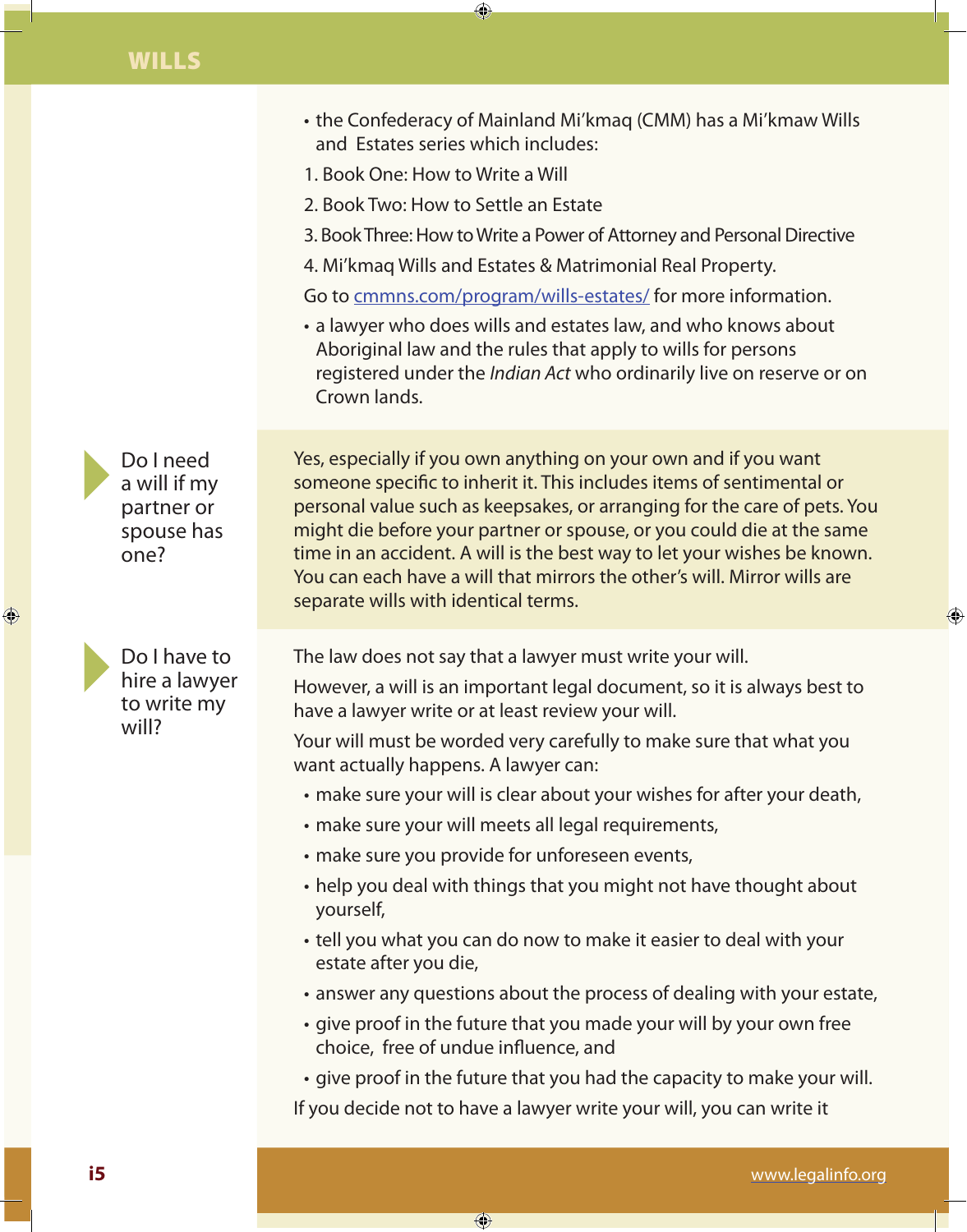yourself (see 'What is a Holograph will?', below) or fill in a blank form of a will that you buy from a store or online. There are also books and kits available to help people write their wills.

If you decide to write your own will, you should at least ask a lawyer to look it over to make sure that it meets all legal requirements and that it will do what you want it to.

### **A lawyer can help with special problems**

 $\bigoplus$ 

- Family pressure. You might feel that a family member or other person is pressuring you to leave money or property to them in your will. You can talk to a lawyer about this.
- Worries about family members. You might worry that someone who depends on you will not be able to manage their financial affairs if you die before them. In these cases, you can talk with the lawyer about how to best provide for that person.

Lawyers usually charge a fee based on how much legal service you need and how complex the will is. The cost to do a will can begin at less than

What does it cost for a lawyer to do a will?

\$200 and go up. Lawyers often charge a flat fee for doing a will. Some lawyers offer estate planning package deals. In a package deal, the lawyer might write your will, a power of attorney, and a personal directive and charge a lower cost than for doing the three documents at separate times. You should talk about fees before you decide to hire a lawyer. You should talk over the cost if you prepare the

Parts of a will

⊕

The will contains your instructions about what you want done with your property after you die. The language should be clear and simple, so no one is confused about what you meant.

A will should have several sections, called clauses:

◈

will yourself or if you want the lawyer to prepare it.

**Revocation:** The will should say that you revoke, or cancel, all previous wills and codicils. A codicil is a document that changes a will.

**Appointment of an Executor:** In your will, you should appoint an executor, and a back-up executor. An executor is the person who is responsible for carrying out the instructions in the will. More information about the executor is below, at **Who looks after my will when I die?**

**Disposal of Property:** This section of the will says who will get specific property (eg. a cottage, an antique car) or property generally and under what conditions.

A will comes into force only after your death. Until you die, you can deal with your property as you wish. For example, if you leave your cottage

♠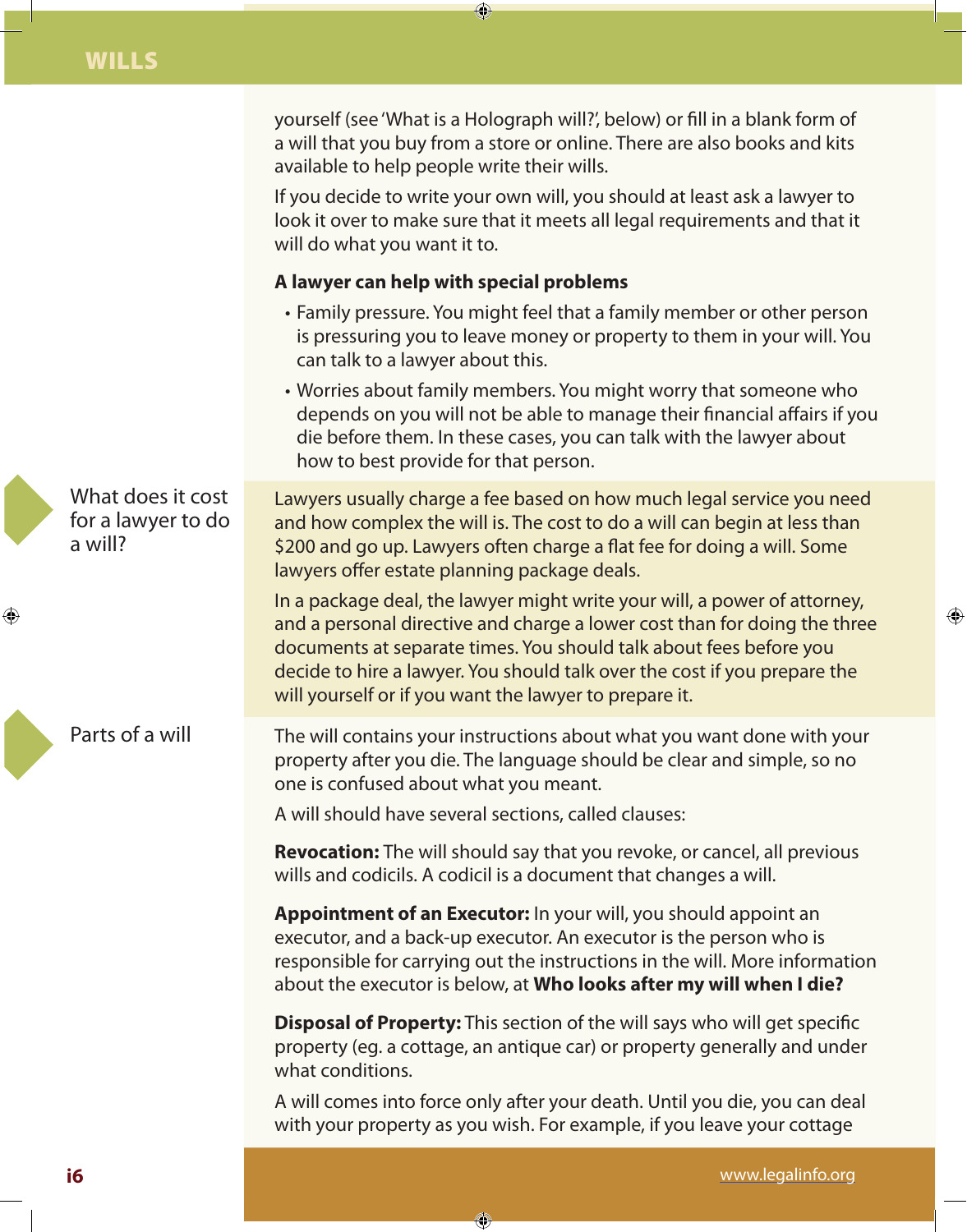to your niece in your will, you could still sell it and use the money as you wish. The will can only dispose of property that you still own at the time of your death.

 $\bigoplus$ 

As well, if you are leaving property to someone, you may want to say what should happen if they die before you. For example, if you leave the cottage to your cousin, do you want his children to inherit it if he dies before you or do you want the property to go to someone else?

**Residuary Clause:** Your will should include a **residuary** clause. This clause says who gets the property that remains after all specific gifts have been paid out or given to your beneficiaries.

If your will does not contain a residuary clause, the remaining property (called the residue) will be treated as if you had died without a will. This means it will be distributed according to a provincial law called the *Intestate Succession Act*. **Intestate** means a person who dies without a will.

**Other Clauses:** A will may contain other clauses to suit your needs. For example, you may want to recommend a guardian for your children, create a trust fund, or set out the powers of the executor.

Legal requirements of a will

◈

The Nova Scotia *Wills Act* has certain legal requirements to make a will valid. Your will must meet all the legal requirements to be valid. The legal requirements are listed below.

**Age:** In Nova Scotia, you must be 19 years old or older to make a will. There are a few exceptions. For example, a person under 19 can make a will if they are or were married.

**Capacity:** You must be **mentally competent** to make a will. It is also called having **testamentary capacity**. It means you:

- know that you are making a will and understand what a will is,
- know what property you own, and

 $\bigcirc$ 

• are aware of the people (like your spouse and children) that you would normally feel you should provide for.

If you become mentally **incompetent** after you have made your will, the will is still valid.

Mental competence to make a will can be an issue if a person's ability to think clearly is affected by illness, drugs, or pain. You should make your will while you are in good health so that no one questions your mental competence.

**Knowledge:** You must know and approve of the contents of your will. The will may be invalid if you were misled by fraud or simply by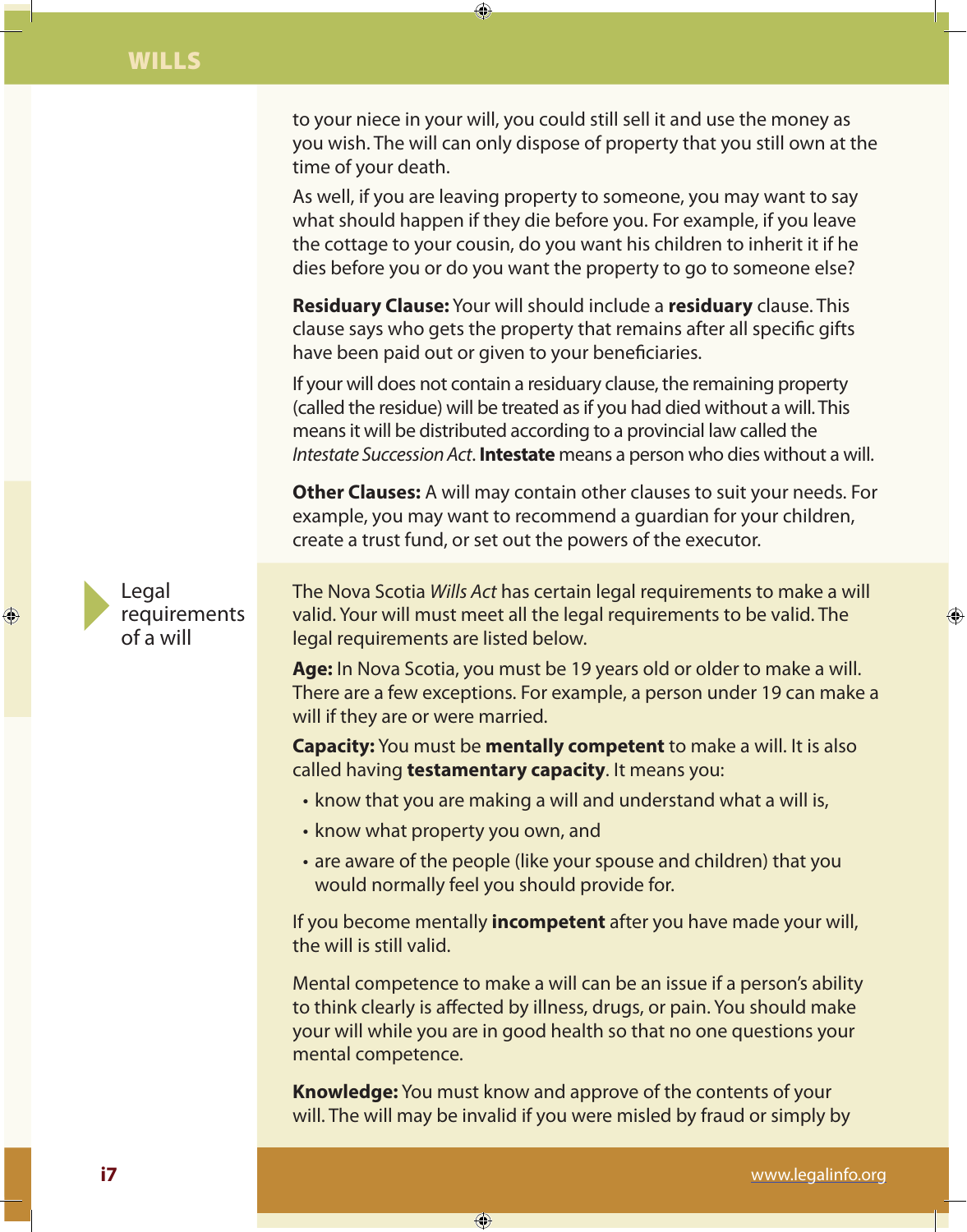accident. It may also be invalid if someone put pressure on you to do your will or put certain clauses in it. This is called undue influence.

 $\bigcirc$ 

**Written:** A will must be in writing, but it does not have to be typed: it can be handwritten or printed. However, video, audio or digital recording, or any other way of communicating your wishes, are not considered to be valid wills.

**Signature:** You must sign your will at the end. You must sign it in front of two witnesses who must be present at the same time, unless it is a **holograph will**. If you cannot sign the will, you can ask someone to sign it for you in front of you and you must tell the two witnesses that the will is yours.

**Witnessed and signed by two other people:** Your two witnesses must also sign the will in front of you and in front of each other. The witnesses must be at least 19 years old. They must not be people who benefit from the will or be married to someone who benefits. The witnesses do not need to know what your will says.

When you are signing your will, you should put your initials on each page and number the pages so that pages cannot be replaced or removed from the will.

You should put the date on your will.

You should also arrange for one of the witnesses to swear an Affidavit of Execution.

An **affidavit of execution** is a sworn statement that the witness saw you sign your will on a particular date and that you signed in front of both witnesses.

An affidavit of execution can be made any time after you sign your will. It is best to do it right after the will is signed because witnesses might move away or die before you after the will is signed. After your death, your executor can use the affidavit in court to show that the will was properly signed and witnessed. If there is no affidavit, the executor will have to find one of the witnesses and have the witness swear an affidavit when the executor applies to Probate Court for authority to act on the instructions in your will.

You can see an affidavit of execution on the Nova Scotia Courts website, under Probate Court forms, at www.courts.ns.ca. Look for "Affidavit of Execution of Will or Codicil." The witness must sign the affidavit of execution in front of a lawyer, notary, or designated Probate Court staff.

◈

What is an Affidavit of Execution?

⊕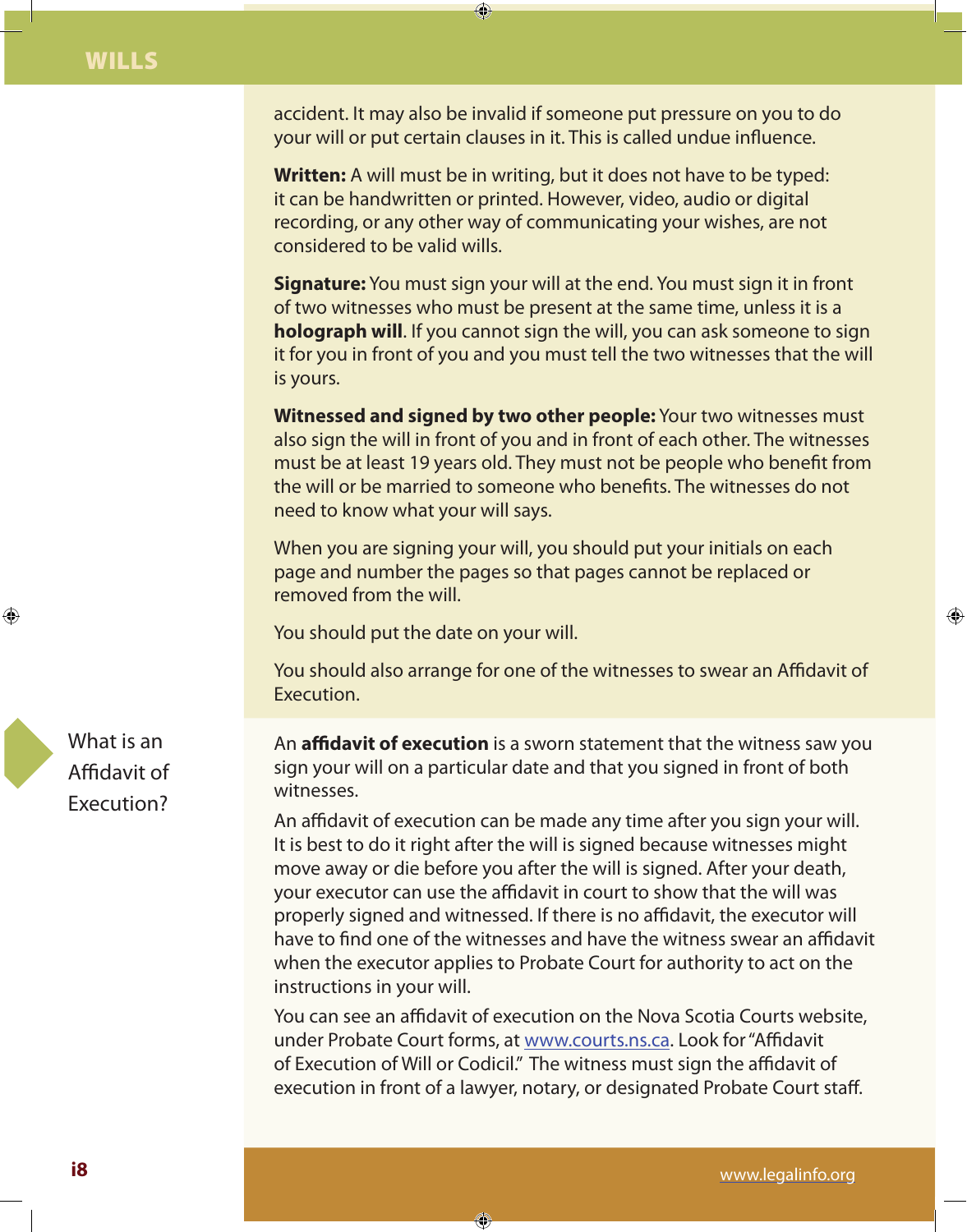Can I choose who gets my property?

In most cases, you are free to deal with your property as you wish. However, in Nova Scotia, two laws place some limits on that freedom. Those laws are the *Testators' Family Maintenance Act* and the *Matrimonial Property Act*. A **testator** is a person who makes a will.

#### **Testators' Family Maintenance Act**

 $\bigoplus$ 

This law tries to make sure that you leave your **dependents** with money and support if possible and if they need it. Under this law, your children, including adopted children, and surviving married spouse or registered domestic partner are dependents.

This law does not include your common-law partner as a dependent unless you have a registered domestic partnership. Then your spouse is included from the date you registered the partnership. Divorced spouses are not dependents under this law.

If you do not provide for a dependent in your will, they can go to court and ask a judge to order support. The judge thinks about all the circumstances of a case in deciding whether to give support to your dependents. They include:

- whether a dependent deserves help (what is their character and conduct),
- whether there is any other help available to the dependent,
- the dependent's financial situation,
- any services the dependent provided to you, the testator, and
- your reasons for not providing for your dependent in the will. It helps if you put the reasons in writing and sign the document or include the reasons in your will.

This is not a complete list. The judge may take other factors into account. The application for support must be made within six months after probate or administration of the estate has been granted. A person who wants to apply for support or make a property claim under this law should talk with a lawyer.

#### **The Matrimonial Property Act**

 $\bigcirc$ 

This law recognizes that both **spouses** contribute to a marriage. The law says that when one spouse dies, the surviving spouse can apply to court for a division of the matrimonial assets, in addition to any other rights of the spouse under the will or on intestacy. The surviving spouse must apply to the Supreme Court. The surviving spouse must apply for division within six months after the court has granted probate or administration of the **estate**. Anyone who wants to make an application should first talk with a lawyer.

⊕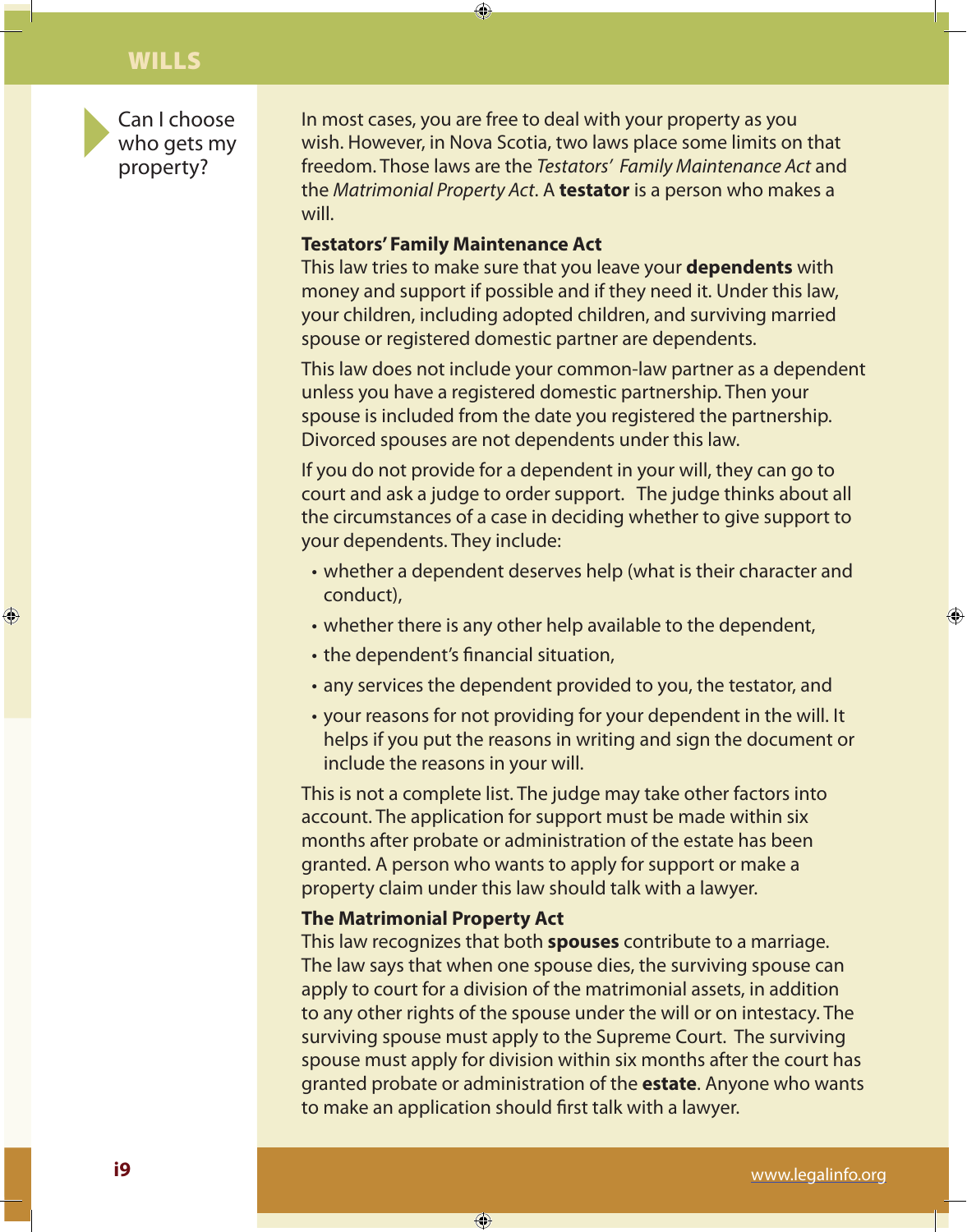A judge decides what share of the matrimonial property the surviving spouse should get.

 $\bigoplus$ 

Common law partners are not covered by this law unless you have a registered domestic partnership.Then they are included from the date you registered the partnership.

#### **Family members**

The *Testators' Family Maintenance Act* and *Matrimonial Property Act* say you are responsible to provide for your family and **dependents**, but otherwise you are generally free to deal with your property as you wish. You may decide to leave your estate to someone other than your closest relatives. You may decide to leave it to some family members but not to others. If you want to do these things, you should get advice from a lawyer and record your reasons in writing.

What is not part of your will?

⊕

Any assets you own jointly with others go directly to the surviving joint owner on your death. They don't form part of your estate, but are said to "pass outside the will". For example, if you and your spouse own your home as joint tenants, the home goes directly to your spouse on your death. If you do not want this to happen there are legal ways to specify what you want, and you should talk with a lawyer.

Also, assets where you have designated a beneficiary, such as RRSPs and RRIFs, pass outside the will. When you die, the bank or trust company transfers the RRSP or RRIF, or pays it out, to the beneficiary you named, taking tax consequences into account. The same is true if you have life insurance that names a beneficiary. If you name your estate as beneficiary instead of a person or charity, the money goes to your estate and will be distributed as you direct in your will.

You can designate the beneficiary of a life insurance policy or benefit plan in your will, even though the proceeds "pass outside the will" and don't form part of your estate. If you do, the beneficiary designation will alter any previous designation. Similarly, a beneficiary designation you make in your will may be changed by a later designation that is not in a will.

Who looks after my will when I die?

Your **executor** looks after your will when you die. An executor is the person or corporation you name to carry out the terms of your will.

If you do not name someone to be an executor in your will or if you die without a will, your next of kin will usually ask the Probate Court to appoint someone to fill the executor's role. This person is called an administrator, and Nova Scotia's *Probate Act* says who can apply to do that job.

◈

♠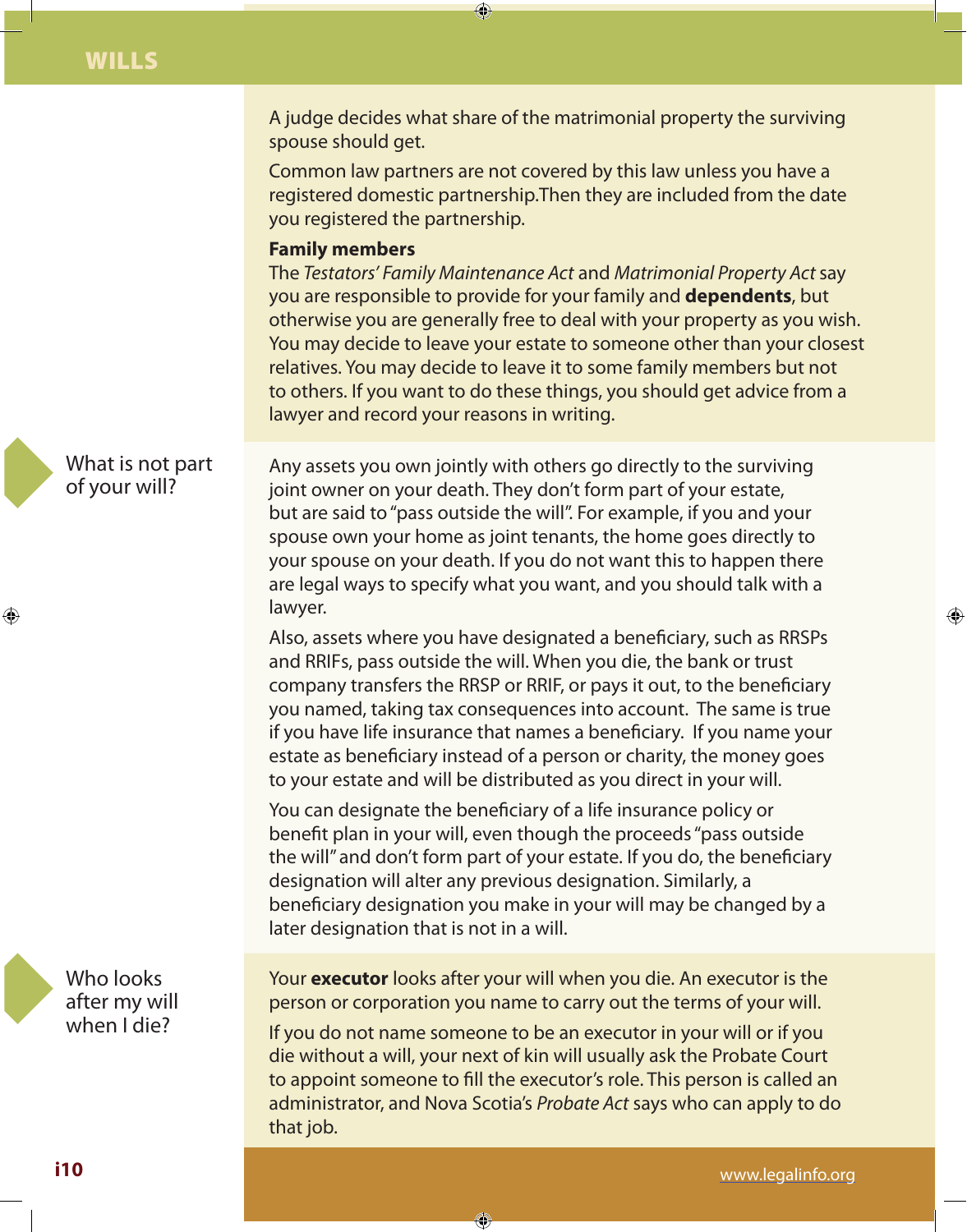Who should I choose as an executor?

⊕

The court uses the term **personal representative** for people who are appointed as an executor or an administrator.

It is best to name an executor in your will. That way, you can be sure that someone you know and trust will handle your estate. Also, you can give your executor broader power to make decisions and to act for you than the power the Probate Court will give to an administrator.

Most people ask a family member or a close friend to act as their executor. You need to be sure that the person you choose has the time and the ability to carry out the many duties of an executor. The executor should be someone who will get things done. Looking after an estate can be difficult and it takes time. Sometimes it includes responsibilities that last for years.

Here are some things to keep in mind:

 $\bigoplus$ 

- The best executor is a trustworthy, reliable, and **competent** adult.
- Choose someone who is likely to outlive you.
- Choose someone who lives in your province to cut down on expenses.
- Your spouse, a friend, family member, or heir may be able to do a good job as executor. Many people choose their spouse or main heir as executor.
- Think about choosing someone who knows about banking and business affairs.
- You should name a back-up executor in case your first choice dies, moves away, or for some reason cannot do the job.

You can name your lawyer as executor, but most lawyers do not act as executors. Before you name your lawyer as executor, ask the lawyer if they are willing to do this work.

Some people think about naming Nova Scotia's Public Trustee as executor. This happens if they have no family member or friend they feel would be able or willing to act as executor. You must check first with the Office of the Public Trustee if you want them to act as your executor. Contact the Nova Scotia Public Trustee for more information or see the Public Trustee website at novascotia.ca/just/pto.

Can I choose a trust company to act as my executor?

Your estate may be complicated. You might not have a relative or friend who is able to act as executor. What else can you do? You may want to name a trust company as your executor. You should check that the company is willing to act as executor or co-executor. If you do not check, the company may not act as executor when you die.

 $\bigcirc$ 

◈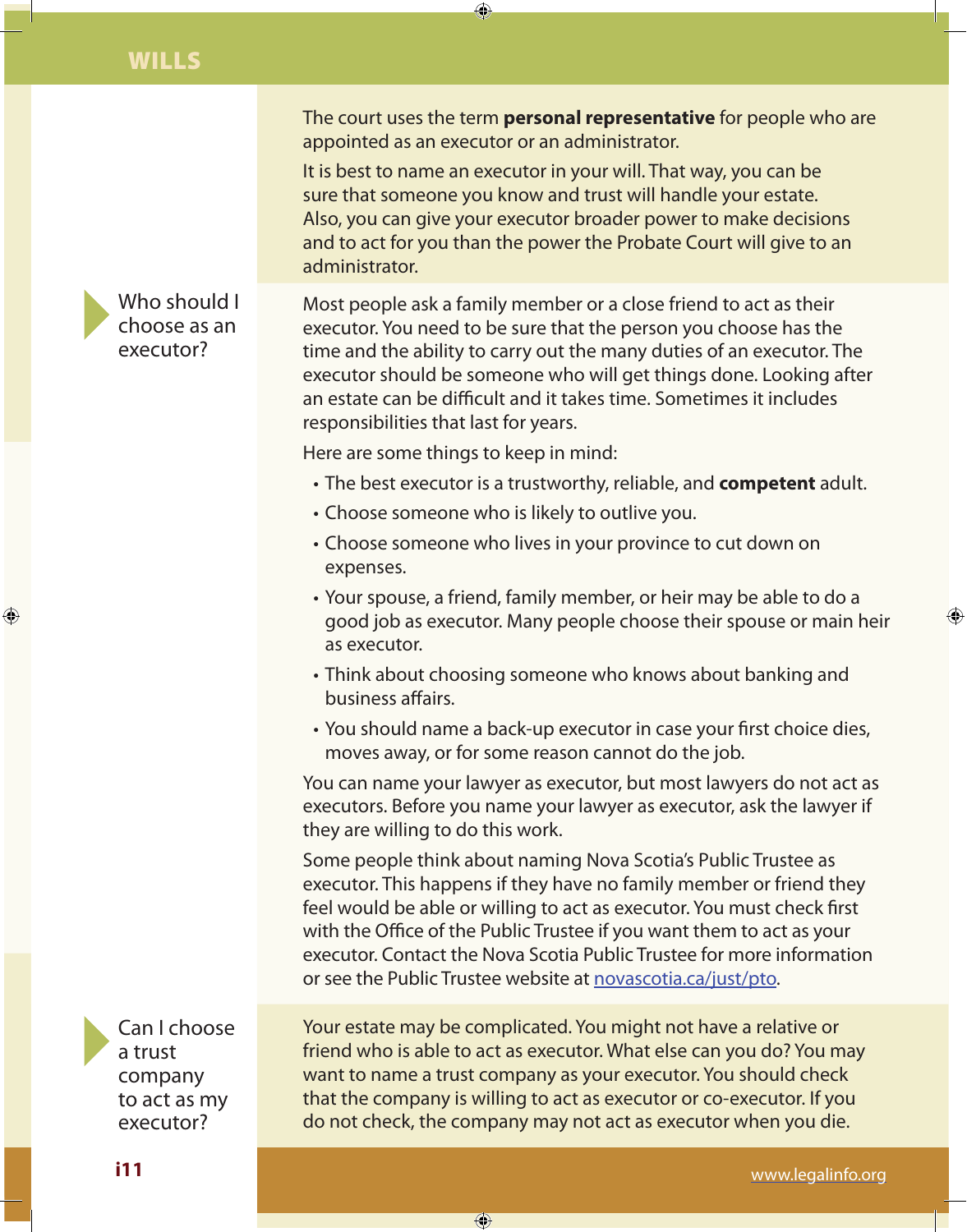The pros of using a trust company as executor are:

 $\bigcirc$ 

- They may be able to help you plan to save taxes and avoid problems.
- They are strictly regulated, so you can be sure they will handle your estate properly and legally.
- They would be a neutral executor if you think your heirs will disagree about your will.
- The company may give you free advice on drafting your will and may store it for you.

The cons of using a trust company are:

- They may charge up to 5 per cent in fees.
- They can be conservative investors.
- They may not know your assets as well as a family member or friend.
- They may not know your **dependents** as well as a family member or friend.
- They may not be as flexible with your dependents as a private person could be.
- The taxes for their fees are paid from the estate.

Before you choose an executor, think about the time involved in administering your estate.

For example, if you want to set up a trust for the care, education, and benefit of your children or grandchildren, this would be a long-term commitment for an executor. In a case like this, you may want to consider a trust company rather than someone who might not be able to make such a commitment or who might die before the funds in the trust have all been distributed.



♠

Yes. A person named in your will as executor can refuse to act as executor. This is called **renouncing**. If the executor you named in your will refuses or is unable to act, your next of kin will have to apply to the court to appoint someone else. This causes delays and could cost money.

You should ask the person you want to name as executor if they are willing to take on the job before you name them in your will.

◈

As well as asking someone to be your executor, you should ask another person to be a back-up executor in case your executor cannot or will not act, due to death, moving away, or for some other reason.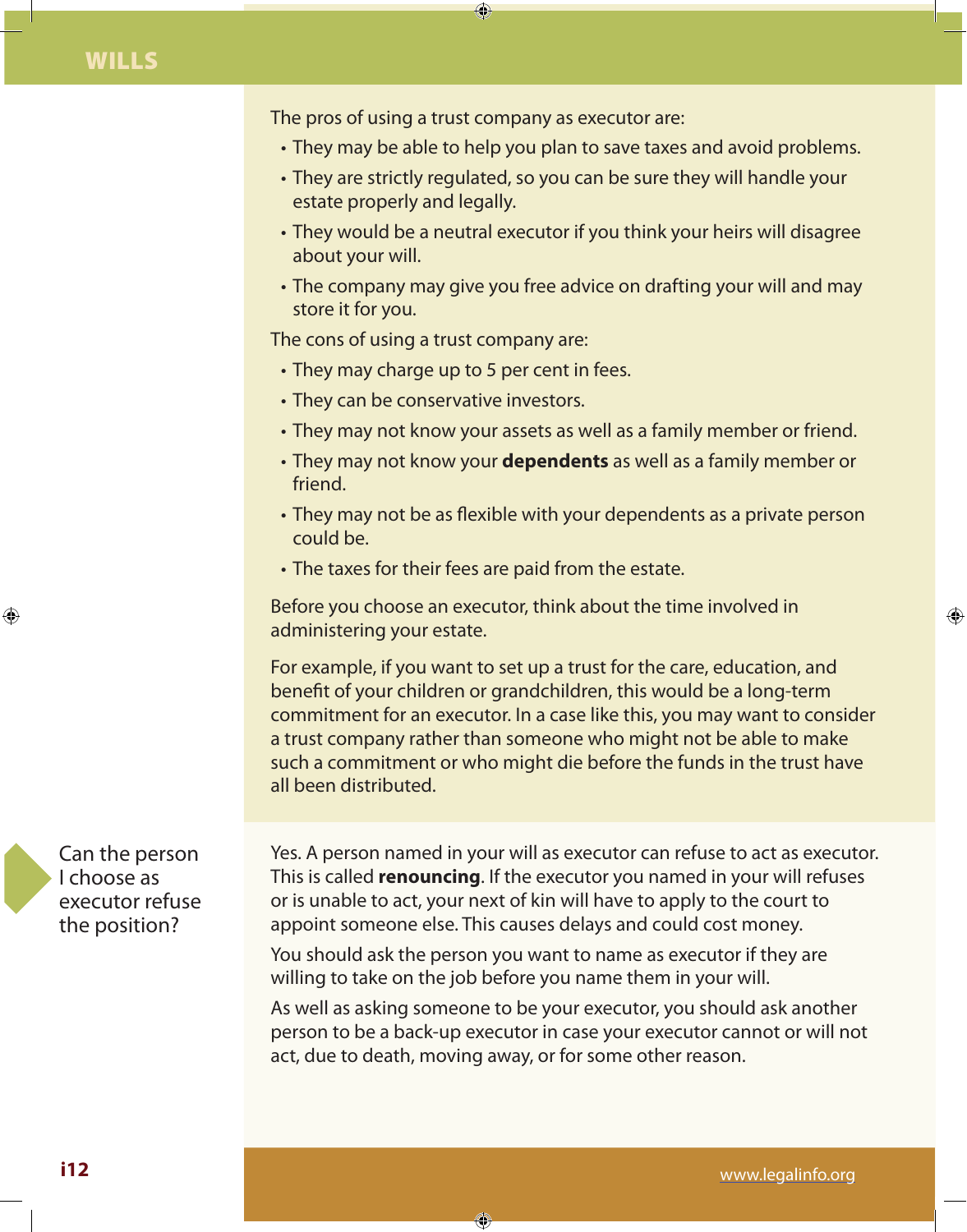| Can I<br>appoint<br>joint<br>executors?      | Yes. You can appoint more than one executor (called co-executors) to<br>share the responsibility. Each co-executor has the authority to sign<br>documents for your estate unless your will says something different.<br>One possible problem is that they may disagree about what to do.<br>Since either can sign documents, this could cause problems for your<br>estate. It is a good idea to talk with a lawyer if you want to appoint<br>two or more executors to act together.                                                                                                                                                                                                                                                                                                                                                                                                                                   |
|----------------------------------------------|-----------------------------------------------------------------------------------------------------------------------------------------------------------------------------------------------------------------------------------------------------------------------------------------------------------------------------------------------------------------------------------------------------------------------------------------------------------------------------------------------------------------------------------------------------------------------------------------------------------------------------------------------------------------------------------------------------------------------------------------------------------------------------------------------------------------------------------------------------------------------------------------------------------------------|
| What does<br>the executor<br>do after I die? | The executor's job is to gather together all of your assets, pay your<br>debts and taxes, and distribute your money and property according<br>to your instructions in your will. The executor may have to apply to the<br>Probate Court for authority to deal with your estate. This authority is<br>called a grant of probate. It gives the executor power to handle your<br>estate according to the terms of your will.                                                                                                                                                                                                                                                                                                                                                                                                                                                                                             |
| Where<br>should I keep<br>my will?           | You should keep your will in a safe place. You might not need it for<br>many years, and you will have to keep track of where it is. It must be<br>somewhere that your executor can find it easily, and you should tell<br>your executor where they can find it.<br>The safest place to keep your will is a safe deposit box that is in your<br>name only or that is held jointly with someone else. If you do not have<br>a safe deposit box, keep your will in a fireproof place that is private, so<br>that others cannot read the will before you die.<br>You could give your will to someone you trust. However, the person<br>storing your will may move away or die.<br>If you hired a lawyer to write your will, you can ask them to keep a<br>copy as well.<br>Wherever you decide to keep your will, you should tell the people in<br>your life who need to know about it where to get it when it is needed. |
| What is a<br>holograph<br>will?              | A holograph will is a wholly handwritten will signed by the testator<br>(the person who made the will), but not witnessed.<br>Before August 19, 2008, holograph wills were not valid in Nova Scotia.<br>Then the law was changed, and a holograph will made after August<br>19, 2008, is now legal. The courts have ruled that a holograph will<br>made before August 19, 2008, is not valid.<br>If you have a holograph will, you should check with a lawyer to make<br>sure it is valid.                                                                                                                                                                                                                                                                                                                                                                                                                            |
| i13                                          | www.legalinfo.org                                                                                                                                                                                                                                                                                                                                                                                                                                                                                                                                                                                                                                                                                                                                                                                                                                                                                                     |

 $\bigoplus$ 

 $\bigoplus$ 

 $\bigcirc$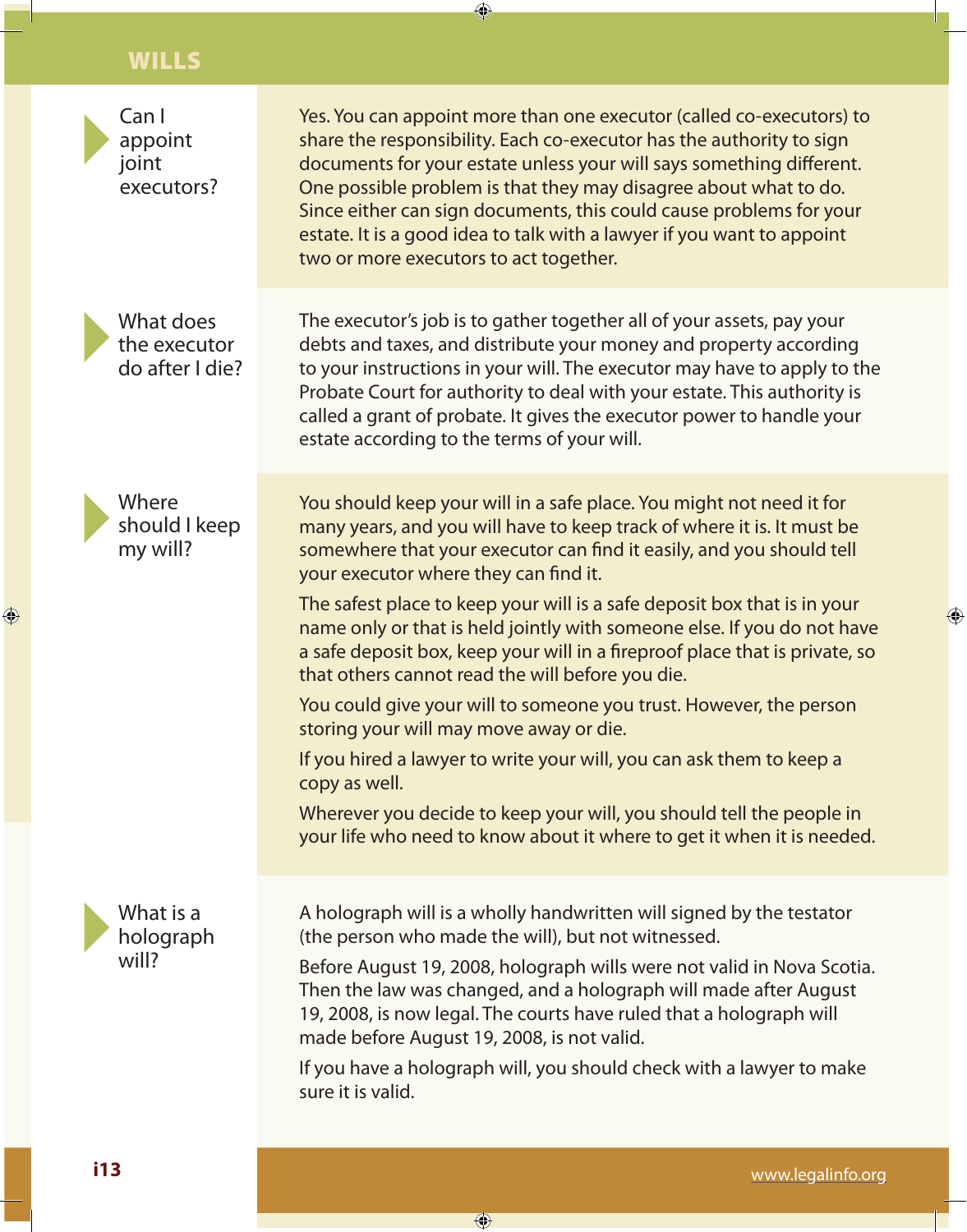What happens if my intentions are unclear in my will?

Should I put my burial wishes in my will?



♠

Can I change my will?

If your will is unclear when you die, your family may have to go to court to sort out your estate. Your executor will have to talk to a lawyer.

This is not a good idea. Often the will won't be found or read until after the funeral. You should tell your wishes to the person who is likely to arrange the funeral, or leave separate written instructions.

Yes. You can change your will at any time up until you die as long as you are mentally competent. You should look at your will from time to time to make sure it is still what you want. For example, you may no longer own property mentioned in your will. You may want to make changes because of births, deaths, marriages, or divorces in the family.

There are two usual ways to change your will:

 $\bigoplus$ 

- You can write a separate document called a **codicil** to change part of your will. The first words of a codicil name the will being changed. It says which clauses of the will are removed or changed and gives the new instructions. The codicil should also say that apart from the changes it makes, you confirm the terms of the original will. You must sign the codicil and have your signature witnessed in the same way as your will. A codicil is generally used only to make minor changes to a will.
- You can make a new will. It is wise to make a new will if you wish to make major changes to your will or if you already have several codicils. The first clause of a new will usually say: "I revoke all wills and testamentary dispositions of any nature and kind made by me." The most recent will, as long as it is properly signed and witnessed, is the one that will be used following your death.

Do not change your will by marking or crossing out words in the will. It is much wiser to make a codicil or, even better, a new will.

You must be of sound mind at the time you make the changes. If you are not, your new will or codicil may be successfully challenged in court.

**Cancelling** your will

There are five ways to cancel your will, or parts of your will. This is called **revoking** a will.

- If you marry, your will is no longer valid (revoked) unless it says it is made as you prepare to marry that person, called being made 'in contemplation' of marriage.
- If you get divorced, parts of your will are no longer valid. In Nova Scotia, divorce revokes the parts of a will that give a gift to a spouse, provide a benefit to a spouse or appoint the spouse as executor. There

◈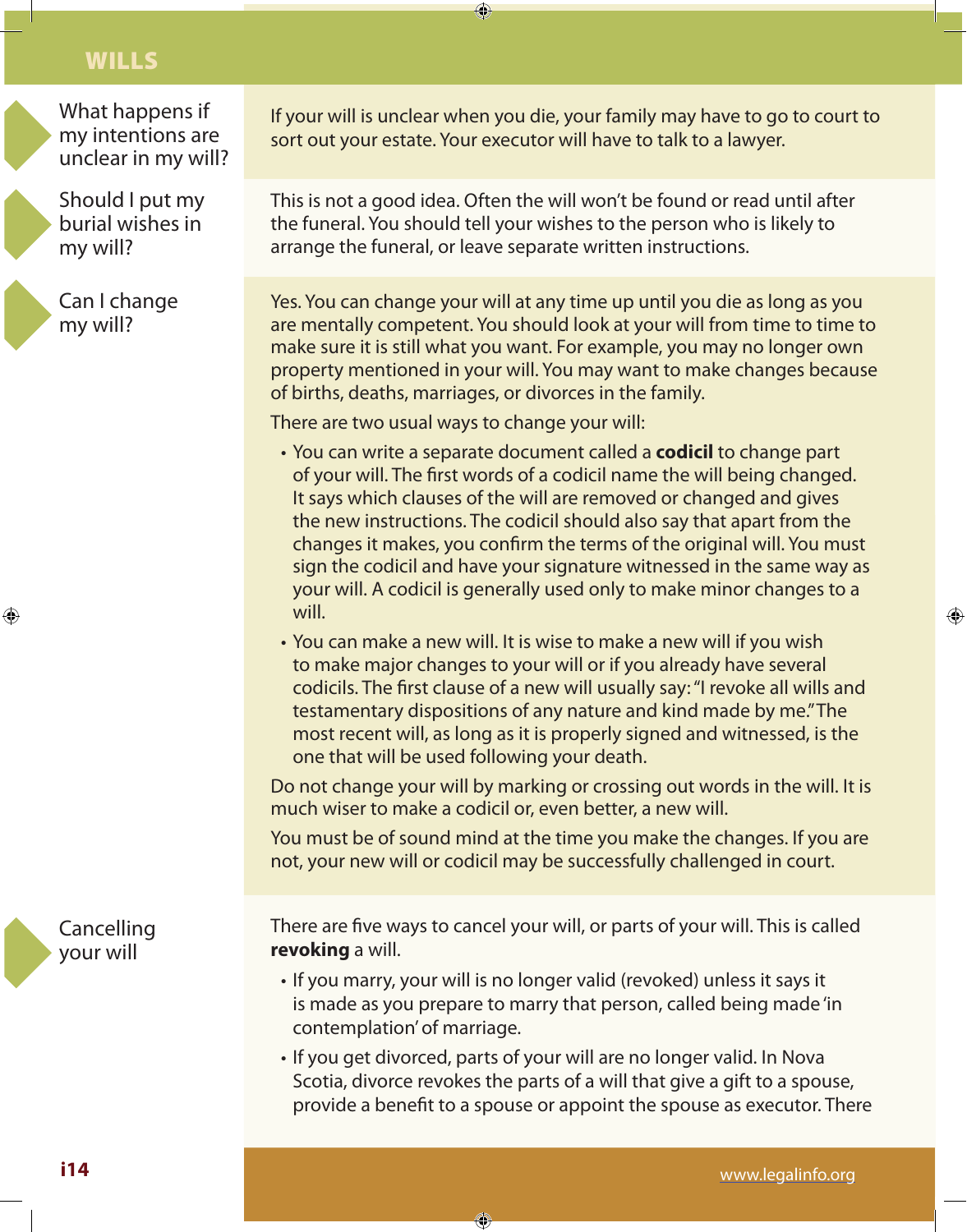are exceptions: the will, a separation agreement, or marriage contract may say that these parts of your will are not affected by a divorce.

 $\bigoplus$ 

- You can make a written document saying that you want to cancel the will. You must sign it and have it witnessed in the same way as a will. For example, in one case a bank manager had a person's will. The person became ill and signed a letter to the bank manager that said: "Please destroy the will I have already made out." The person had signed the letter in front of witnesses, and the letter cancelled the will.
- You can make a new will. Any new will that is properly executed cancels a previous will. A codicil cancels clauses in a will.
- You can destroy the will or ask another person to destroy it in your presence. If your will is accidentally destroyed (for example, by a fire in which you die) a copy of the will can be used as long as there was no intention to cancel your will.

Is a will made outside Nova Scotia valid in Nova Scotia?

Where can I get information on probate?

 $\bigoplus$ 

Where can I get more information on making a will?

Your will may be valid if it was made outside Nova Scotia. You should have it checked by a lawyer to see that it meets the requirements of Nova Scotia law.

⊕

The Probate Courts in Nova Scotia make information available to the public. You may get copies of probate forms by visiting or by calling your local Probate Court office or by going to the Courts of Nova Scotia website, courts.ns.ca and click on the "Probate Court" tab.

The phone number for your local Probate Court office should be listed in the blue government pages of your phone book under Courts. Office location information is also available on the Courts of Nova Scotia website.

Legal Information Society of Nova Scotia (LISNS)

 $\bigoplus$ 

Legal Information Line 902-455-3135 1-800-665-9779 Email: questions@legalinfo.org

LISNS has online information about Making a Will at www.legalinfo.org

The Legal Information Society of Nova Scotia can also refer you to a lawyer who does wills.